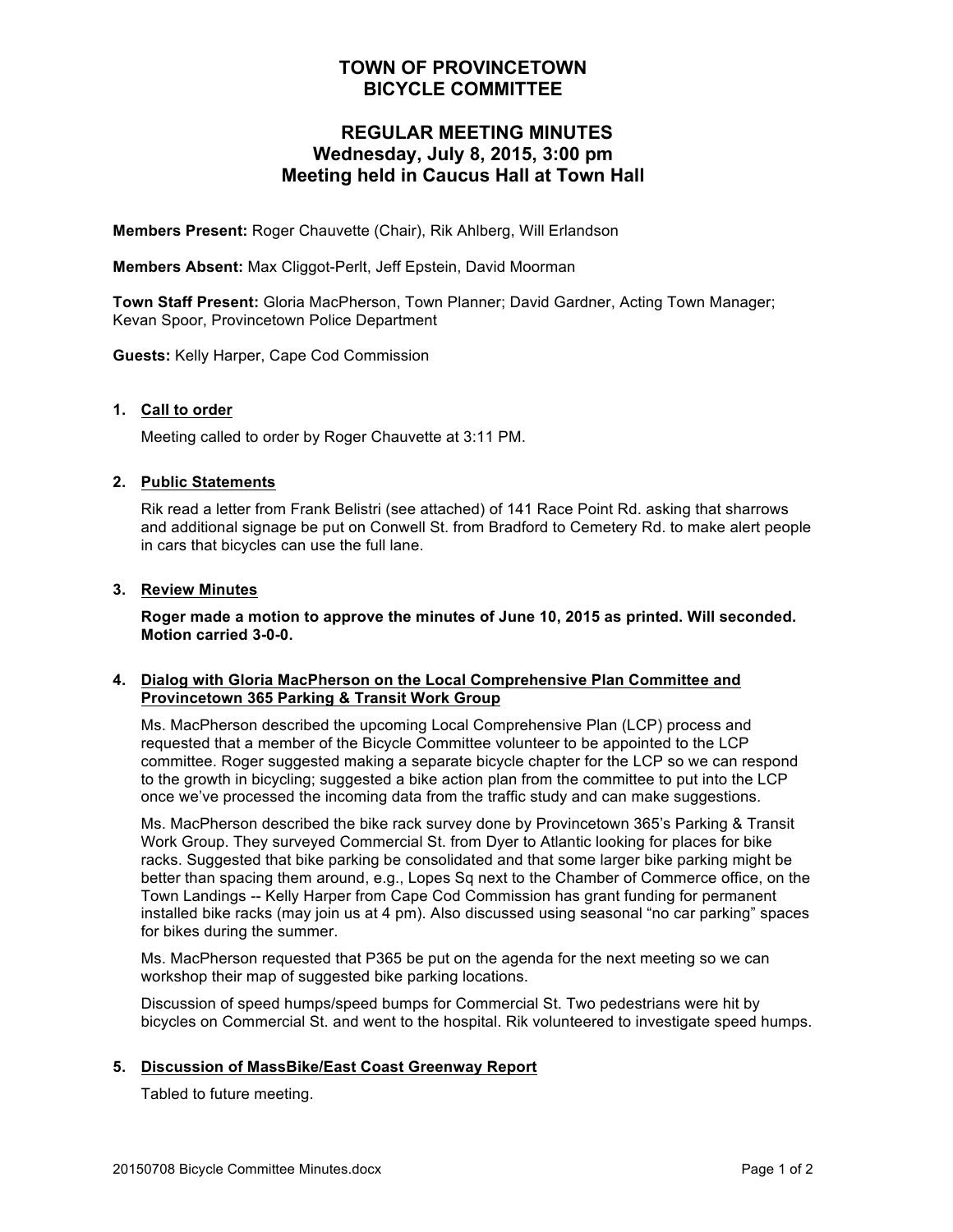# **TOWN OF PROVINCETOWN BICYCLE COMMITTEE**

# **6. Where to go with Martha Hevenor's Cape Cod Commission Report**

Tabled to future meeting.

#### **7. Bike signs for trees**

David Gardner said he ordered signs for the trees and it only cost \$60.

Rik showed a mockup of a possible bike parking sign based on signs from Portland, OR and national standards (MUTCD). Discussed that these would be useful where there is lots of bike parking (such as Town Hall), but not where there is just one bike rack.

# **8. Bike racks update**

Discussed status of grant application and possible locations for new bike racks.

# **9. Education**

The bike brochure is being distributed around town and has been delivered to all of the bike shops.

Discussed using the Fire House next to Town Hall for education days if it is available.

Discussed the next version of the brochure and what new information it should contain.

#### **10. New Business**

Kali Harper from the Cape Cod Commission discussed that \$50,000 in funding will be available from the TIP (Transportation Improvement Program) for permanent bike racks. The application process will open in October. Discussed working with P365 to put together a list of the top bike rack locations and be ready to submit an application this fall.

#### **11. Next meetings**

Next meetings will be on July 22 and August 5.

#### **12. Closing committee member statements**

None.

#### **13. Adjourn**

Will moved to adjourn at 5:14 PM.

Respectfully submitted, Rik Ahlberg